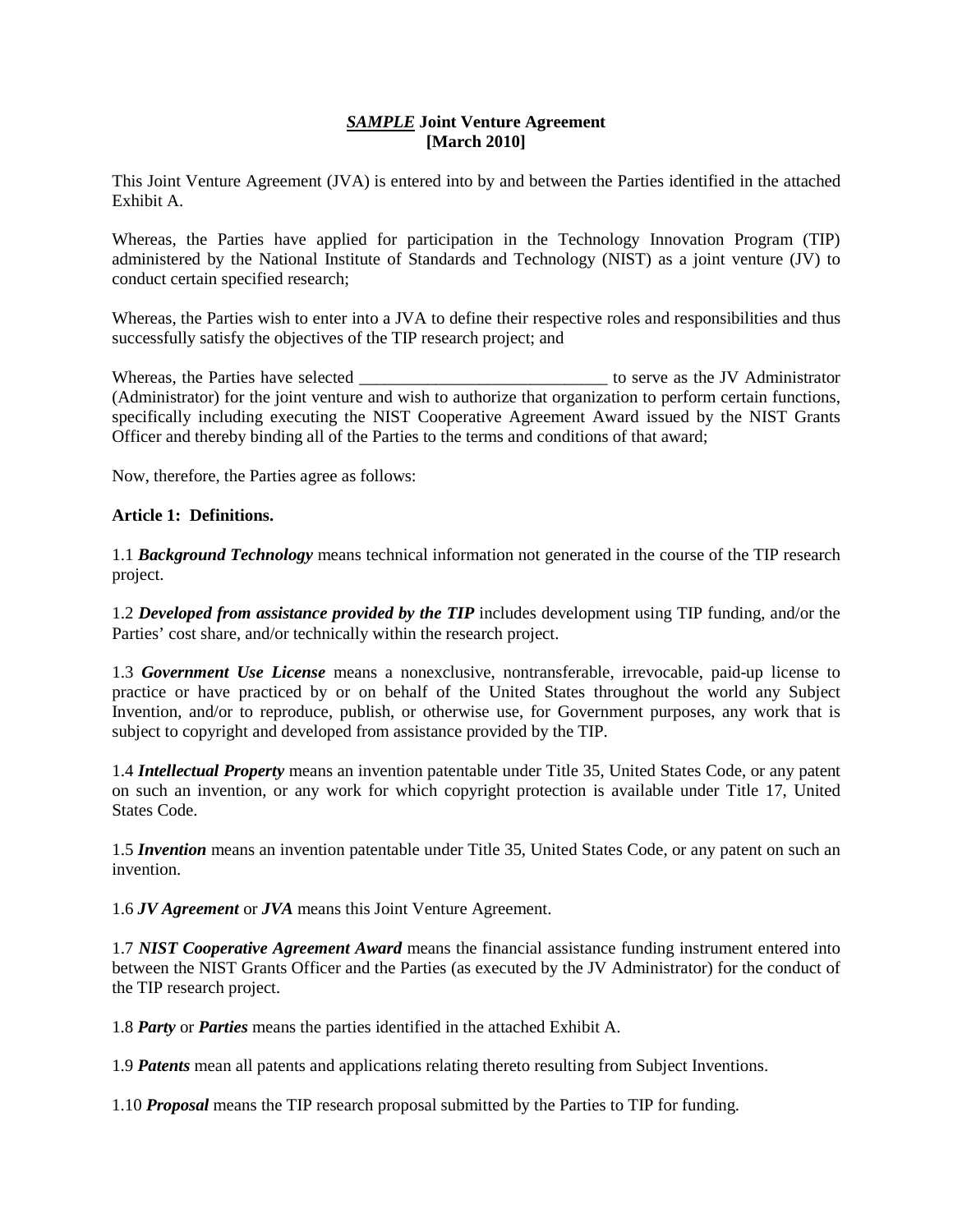1.11 *Research Project* means the TIP research project entitled "  $\cdot$  " set forth in the TIP Proposal submitted by the JV to TIP.

1.12 *Subject Invention* means any invention conceived or first reduced to practice in the course of the TIP research project.

1.13 *Technology* means all technical information generated in the course of the TIP research project.

## **Article 2: Administration and Governance.**

2.1 **Obligations of the Parties.** The Parties agree to work together to accomplish the objectives of the TIP research project by performing research directly, including through the use of contractors, if applicable, and the Parties agree to carry out their responsibilities as set forth in the NIST Cooperative Agreement Award and the TIP proposal, including, but not limited to, the statement of work. The Parties agree to contribute cost share in the amounts set forth in the approved budget contained in the NIST Cooperative Agreement.

Each Party is responsible for meeting its committed cost share throughout the award in accordance with its approved budget. No Party is responsible for the cost-share commitment of any other Party. However, with the written consent of all other Parties and upon written notification thereof to the NIST Grants Officer, a Party that has exceeded its cost-share commitment may propose to allow its excess cost share to be applied to the cost-share deficit of another Party.

Subject to any additional withdrawal requirements in the NIST Cooperative Agreement Award, specifically in its TIP General Terms and Conditions, any Party to this JVA may withdraw from this JVA upon written \_\_-day notification to the JV Administrator. The JV Administrator shall provide a copy of any such notification to the NIST Grants Officer within seven (7) calendar days of Administrator's receipt thereof.

In the event that a Party is terminated as a JV member in the NIST Cooperative Agreement Award, said Party shall then also be terminated as a Party to this JVA at that time.

2.2 **Program Management.** The JV Administrator shall perform the day-to-day management and administration of the TIP research project in accordance with all legal and regulatory requirements, including the NIST Cooperative Agreement Award.

2.3 **Management Committee.** The Management Committee, composed of one representative of each Party, shall direct the conduct of the TIP research project in all respects, through the JV Administrator.

**Article 3: Proprietary Information.** Each of the Parties agrees that it will not, either during the term of this JVA or at any time after its termination, use Technology or Background Technology of another Party for any purpose except the TIP research project and the commercial exploitation of the results of the development work of the TIP research project and it will not divulge such Background Technology to any person without the prior written consent of the disclosing Party; provided, however, Background Technology shall not be considered proprietary which:

3.1 Is in the public domain at the time of disclosure or thereafter enters the public domain other than through a breach of this JVA; or

3.2 Is in the possession of the receiving Party prior to its receipt from the disclosing Party; or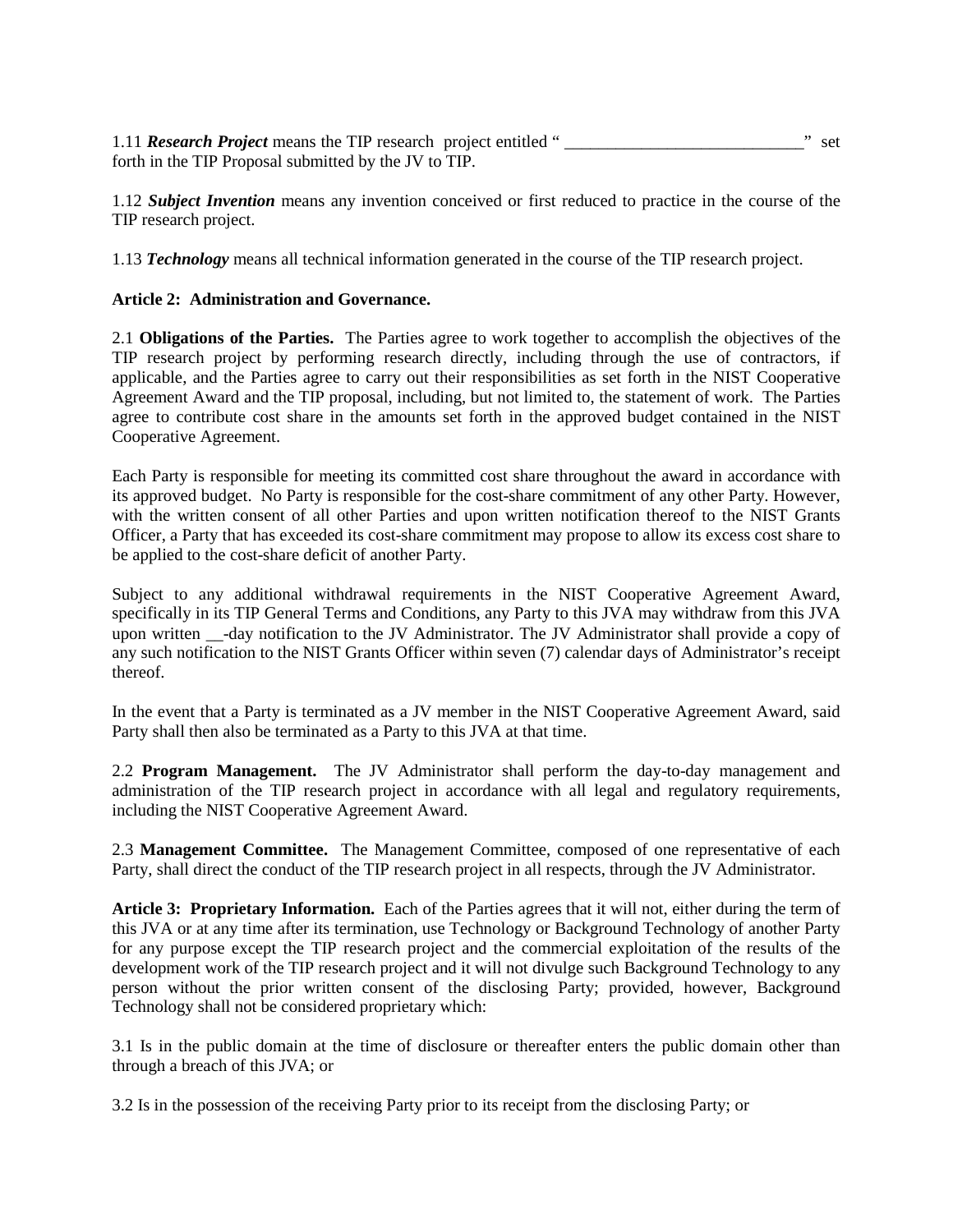3.3 Is lawfully obtained from a third party under circumstances permitting the receiving Party to use or disclose the information without restrictions; or

3.4 Is independently developed by the receiving Party; or

3.5 Is required to be disclosed as a result of government or judicial action.

**Article 4: Intellectual Property**. The protection of intellectual property rights, including Subject Inventions, Technology and trade secrets, under the TIP research project will be in accordance with the NIST Cooperative Agreement Award and the TIP Proposal. The Intellectual Property Plan is summarized and attached to this JVA as Exhibit B and includes provisions effecting the required Government Use License.

**Article 5: Term.** This JVA shall continue in full force and effect until the Parties' obligations as set forth in this JVA and the NIST Cooperative Agreement Award have been completed, or until the NIST Cooperative Agreement Award has been terminated. An individual Party may cease participation in the TIP research project only in a manner consistent with the NIST Cooperative Agreement Award.

## **Article 6: Liability, Warranty, Insurance**.

6.1 **Liability**.Each Party acknowledges that it shall be responsible for any loss, cost, damage, claim, or other charge that arises out of or is caused by the actions of that Party or its employees or agents. No Party shall be liable for any loss, cost, damage, claim, or other charge that arises out of or is caused by the actions of any other Party or its employees or agents. Joint and several liability will not attach to the Parties; no Party is responsible for the actions of any other Party, but is only responsible for those tasks assigned to it and to which it agrees in the statement of work contained in the TIP proposal, or in the NIST Cooperative Agreement Award. The Parties agree that in no event will any Party seek consequential or punitive damages with respect to any dispute that may arise between or among the Parties in connection with this JVA.

6.2 **Force Majeure.** No Party shall be liable, in respect to any delay in completion of work hereunder or of the non-performance of any term or condition of this JVA directly or indirectly resulting from delays by Acts of God; acts of the public enemy; strikes; lockouts; epidemic and riots; power failure; water shortage or adverse weather conditions; or other causes beyond the control of the Parties. In the event of any of the foregoing, the time for performance shall be equitably and immediately adjusted, and in no event shall any Party be liable for any consequential or incidental damages from its performance or nonperformance of any term or condition of this JVA. The Parties shall resume the completion of work under this JVA as soon as possible subsequent to any delay due to force majeure.

6.3 **Insurance.** Each Party agrees to obtain and maintain appropriate public liability and casualty insurance, or adequate levels of self-insurance, to insure against any liability caused by that Party's obligations under this JVA and the NIST Cooperative Agreement Award.

**Article 7: Notices.** Any notice or request with reference to this JVA shall be made by first class mail postage prepaid, telex, or facsimile to the addresses shown in Exhibit C.

#### **Article 8: General Provisions**.

8.1 **Amendments**. No amendment or modification of this JVA shall be valid unless made in writing and signed by all parties and approved by NIST. In the event of modification to this JVA, *e.g.*, addition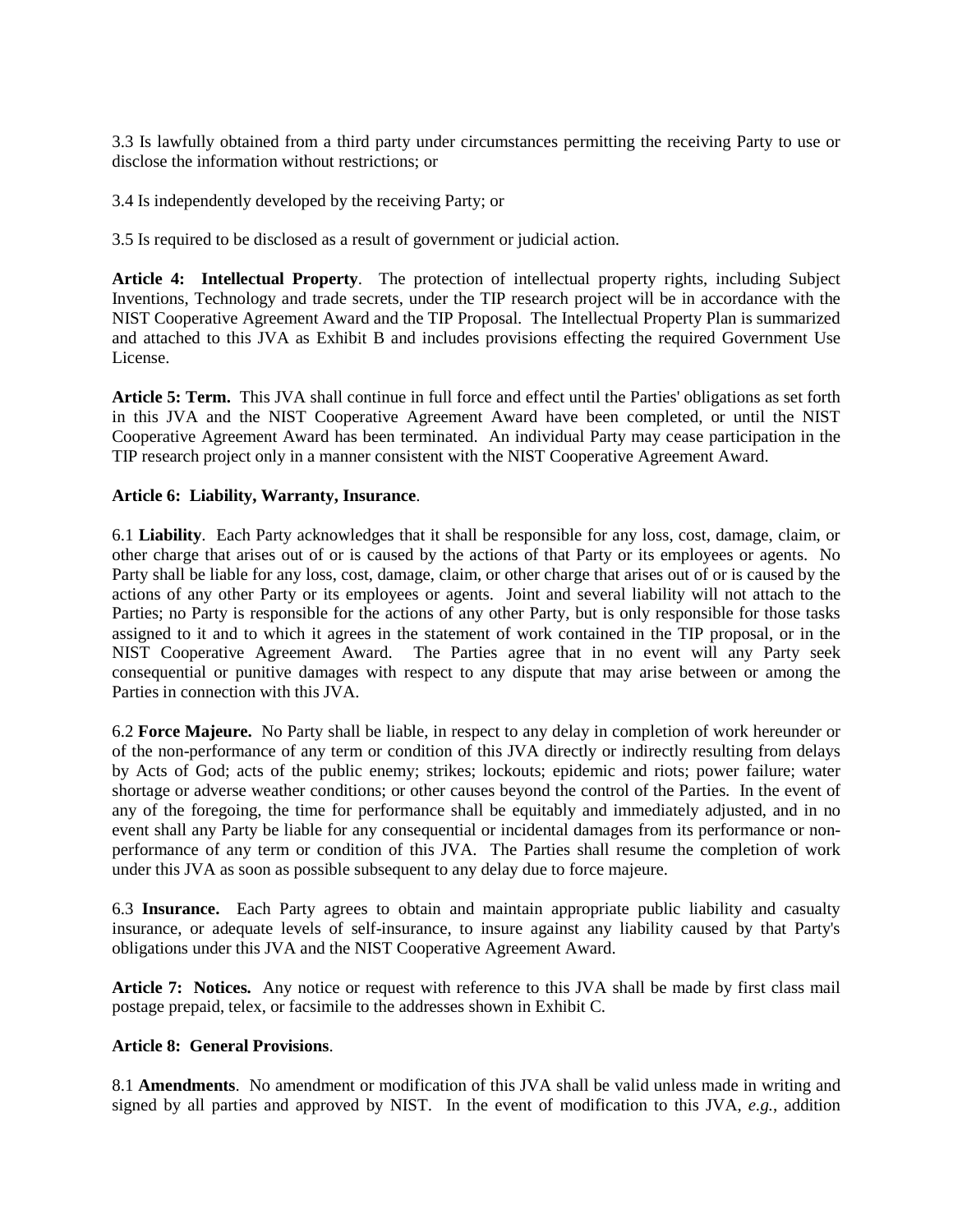and/or deletion of a Party to this JVA, the Parties will consider use of a simple amendment to this JVA to accomplish the modification, rather than using a revised total replacement  $\overline{V}A$  document.

8.2 **Assignment.** This JVA shall not be assigned by any Party without the express written consent of the other Parties, which consent shall not be unreasonably withheld. This provision shall not apply in the event a Party changes its name or as part of the sale of the Party's business. However, all Parties acknowledge that any assignment or other transfer requires prior written NIST approval.

8.3 **Effective Date.** This JVA shall be effective as of the date of the last signature below.

8.4 **Governing Law.** This JVA shall be governed by and interpreted in accordance with the laws of

8.5 **Headings.** Article and section headings contained in this JVA are included for convenience only and form no part of the JVA among the Parties.

8.6 **Power of Attorney.** By signing this JVA, each Party grants to the JV Administrator a Power of Attorney for the sole purpose of binding each Party to the terms and conditions of the NIST Cooperative Agreement Award.

8.7 **Precedence.** Should there be any conflict between the terms and conditions of this JVA and the NIST Cooperative Agreement Award, the NIST Cooperative Agreement Award shall take precedence.

8.8 **Severability.** If any provision of this JVA is declared invalid by any court or government agency, all other provisions shall remain in full force and effect.

8.9 **Use of Names.** No Party shall use in any advertising, promotional, or sales literature the name of any other Party without prior written consent of the other Party.

8.10 **Waivers.** Waiver by any Party of any breach or failure to comply with any provision of this JVA by another Party shall not be construed as, or constitute, a continuing waiver of such provision or a waiver of any other breach of or failure to comply with any other provision of this JVA.

In Witness Whereof, the Parties have caused this JVA for the TIP research project entitled "\_\_\_\_\_\_\_\_\_\_\_\_\_\_\_\_\_\_\_\_\_\_\_\_\_\_\_\_\_\_\_\_\_\_\_" to be executed by their duly authorized officers or representatives on the dates shown below. This Agreement must be executed by all Parties, but may include identical multiple signature pages, each of which may contain one or more Party signatures.

| Signature of Authorized Company Official: |  |
|-------------------------------------------|--|
| Printed/Typed Name of Company Official:   |  |

Printed/Typed Title of Company Official:

Printed/Typed Name of Company:

\_\_\_\_\_\_\_\_\_\_\_\_\_\_\_\_\_\_\_\_\_\_\_\_.

Date: \_\_\_\_\_\_\_\_\_\_\_\_\_\_\_\_\_\_\_\_\_\_\_\_\_\_\_\_\_\_\_\_\_\_\_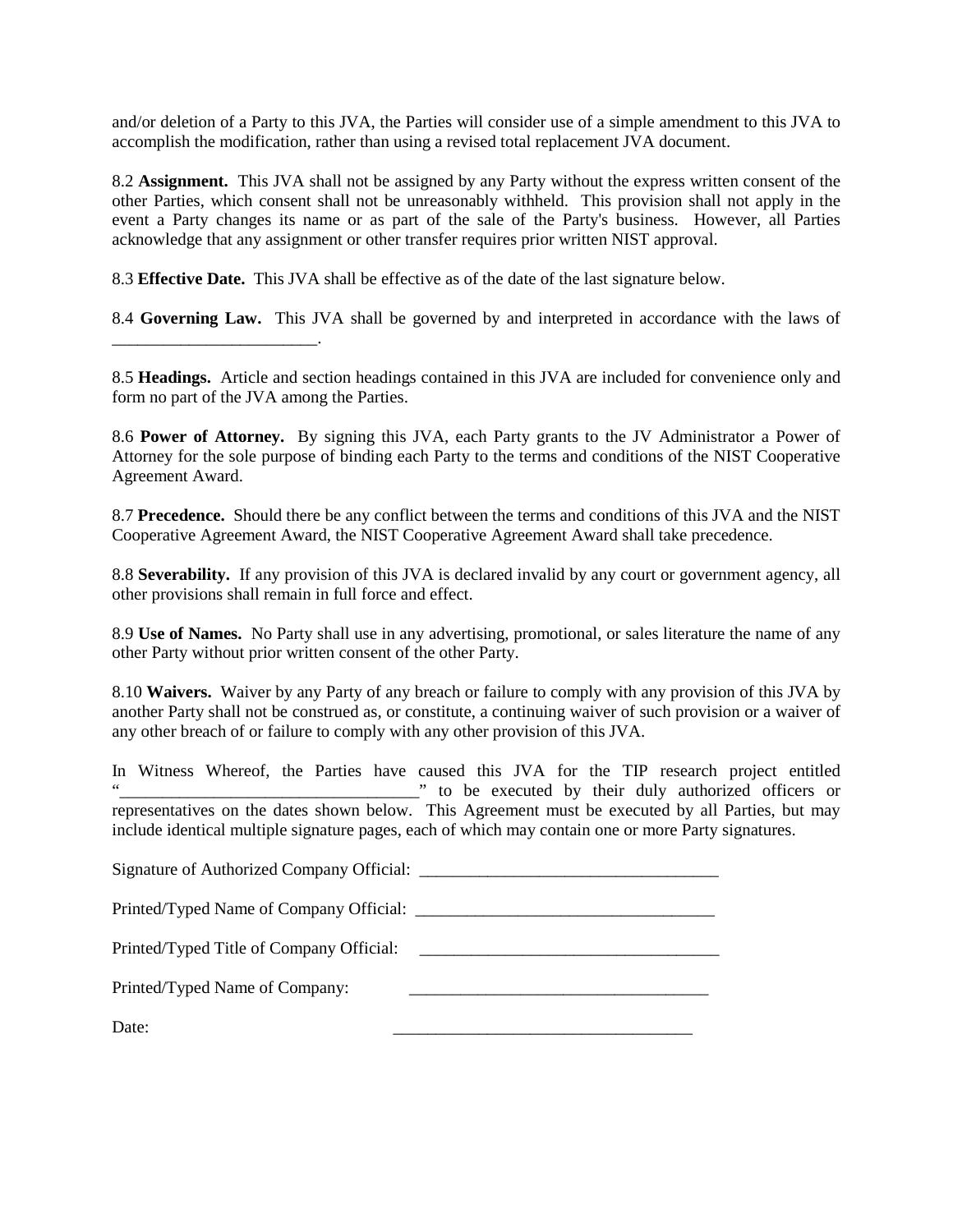# **Exhibits**

Exhibit A: Parties to the Agreement (as identified in the SF-424 (R&R), NIST-1022 and NIST-1022A). Exhibit B: Intellectual Property Plan

Exhibit C: List of Names and Addresses for Notices Concerning this JV Agreement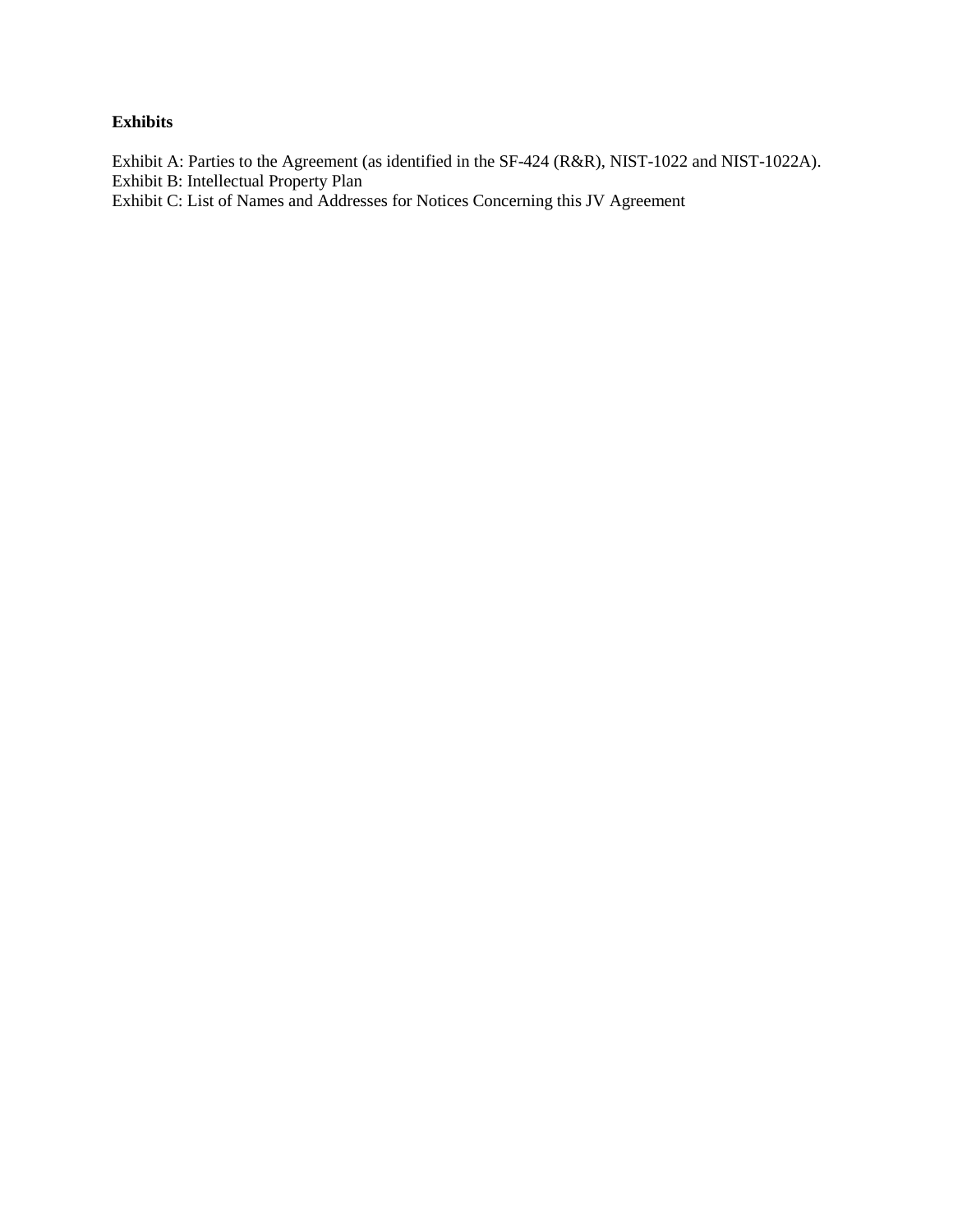## *SAMPLE* **INTELLECTUAL PROPERTY PLAN FOR JOINT VENTURE AGREEMENT**

*[NOTE: This sample is not meant to suggest a preferred scheme for the distribution of intellectual property rights among the JV Parties. It is offered to assist the Parties in the preparation of their intellectual property plan. However, please note that items 4, 5, and 6 below are required in all TIP JV Agreements.]*

# **Exhibit B: Intellectual Property Plan**

1. Intellectual property developed solely by an employee or employees of a Party in the performance of the TIP research project and NIST Cooperative Agreement Award will be owned by that Party.

2. Intellectual property developed jointly by an employee or employees of one Party with an employee or employees of another Party or Parties in the performance of the TIP research project and NIST Cooperative Agreement Award will be jointly owned by those Parties.

3. The Parties hereby offer licenses to each other for the intellectual property described in (1) and (2) above under the following conditions:

 *[Insert conditions under which the Parties will be able to use the intellectual property of other Parties; e.g., whether they will pay royalties, whether licenses will be exclusive or nonexclusive, etc.]*

4. Title to any intellectual property developed from assistance provided by the TIP shall vest only in a joint venture participant. Title to any such intellectual property shall not be transferred or passed, except to a joint venture participant, until the expiration of the first patent obtained in connection with such intellectual property. Should the last existing participant in a joint venture cease to exist prior to the expiration of the first patent obtained in connection with any invention developed from assistance provided under the TIP, title to such patent must be transferred or passed to a U.S. entity that can commercialize the technology in a timely fashion. Pursuant to the TIP Rule, at 15 C.F.R. § 296.2, the term *participant* means any entity that is identified as a recipient, subrecipient, or contractor on the TIP award to the joint venture.

5. The Parties understand that the United States will reserve, and the Parties hereby grant to the United States, a nonexclusive, nontransferable, irrevocable paid-up license, to practice or have practiced on behalf of the United States any intellectual property developed from assistance provided by the TIP, *i.e.*, any invention patentable under Title 35 of the United States Code, or any patent on such an invention, conceived or first reduced to practice in the course of the TIP research project, or any work for which copyright protection is available under Title 17, United States Code, but the United States shall not, in the exercise of such license, publicly disclose proprietary information related to the license. The license hereby granted to the Government includes license for the Government, and others acting on its behalf, to reproduce, publish, or otherwise use, for Government purposes, any work that is subject to copyright and developed from assistance provided by the TIP.

6. The Parties shall include in any subaward or contract involved in the NIST Cooperative Agreement Award for the TIP research project a provision that any intellectual property developed by a Party's subrecipient or contractor in the performance of the award will be owned by a joint venture participant(s) named within the subaward or contract provision, and that title to any such intellectual property shall not be transferred or passed, except to a joint venture participant, until the expiration of the first patent obtained in connection with such intellectual property. In addition, the subaward or contract provision shall specify that should the last existing participant in a joint venture cease to exist prior to the expiration of the first patent obtained in connection with any invention developed from assistance provided under